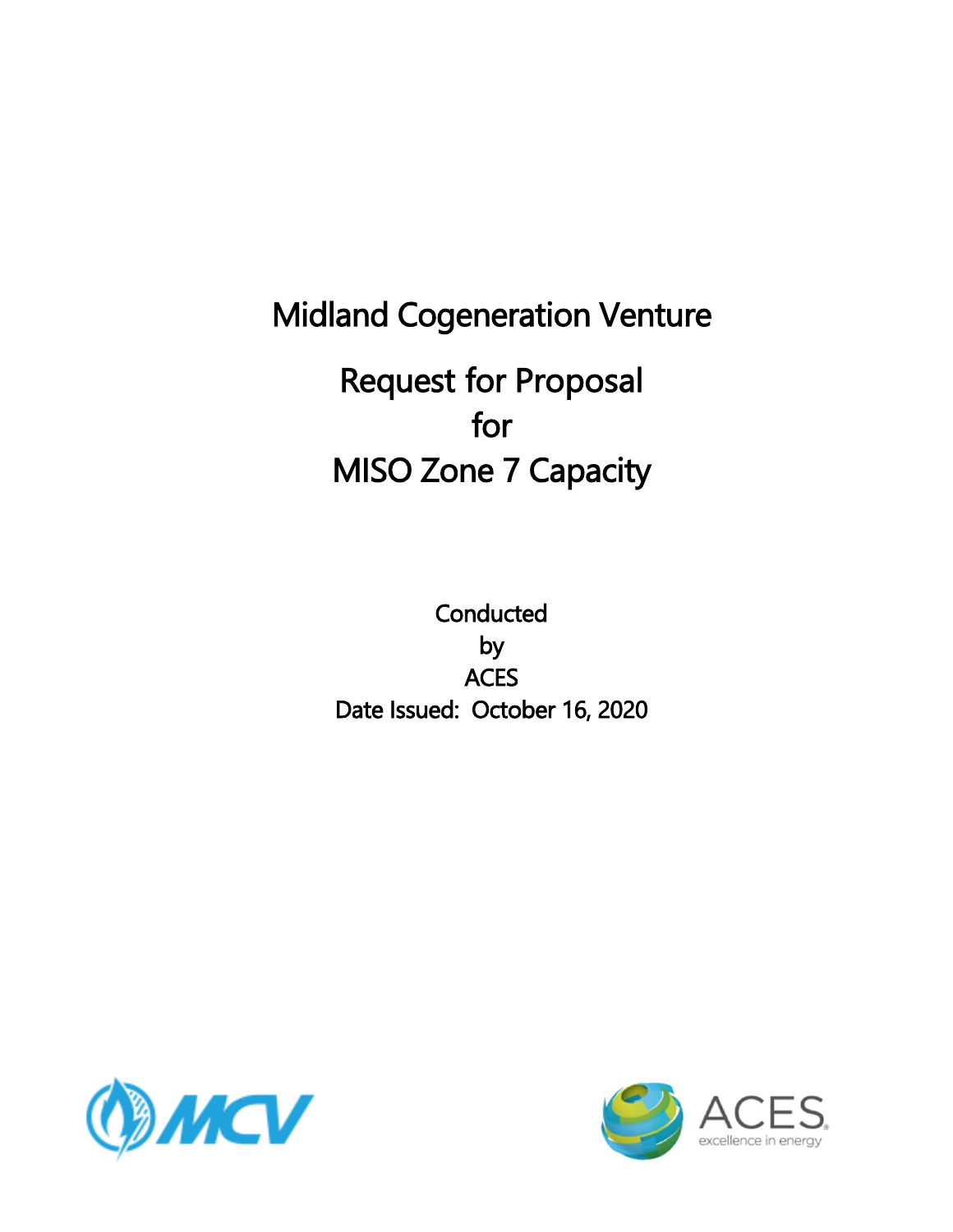#### Contents

| 1 <sub>1</sub> |                                                                         |
|----------------|-------------------------------------------------------------------------|
| 1.1            |                                                                         |
| 1.2            |                                                                         |
| 2.             |                                                                         |
| 2.1            |                                                                         |
| 2.2            |                                                                         |
| 3.             |                                                                         |
| 4.             |                                                                         |
| 5.             |                                                                         |
| 6.             | Initial Evaluation, Shortlist, Proposal Affirmation and Negotiations  6 |
| 7.             |                                                                         |
|                |                                                                         |

Appendices (Available on the Website Indicated Below)

- Notice of Intent to Respond  $\mathsf{A}$
- $\mathsf B$ **Proposal Pricing Form**

https://www.acespower.com/rfps/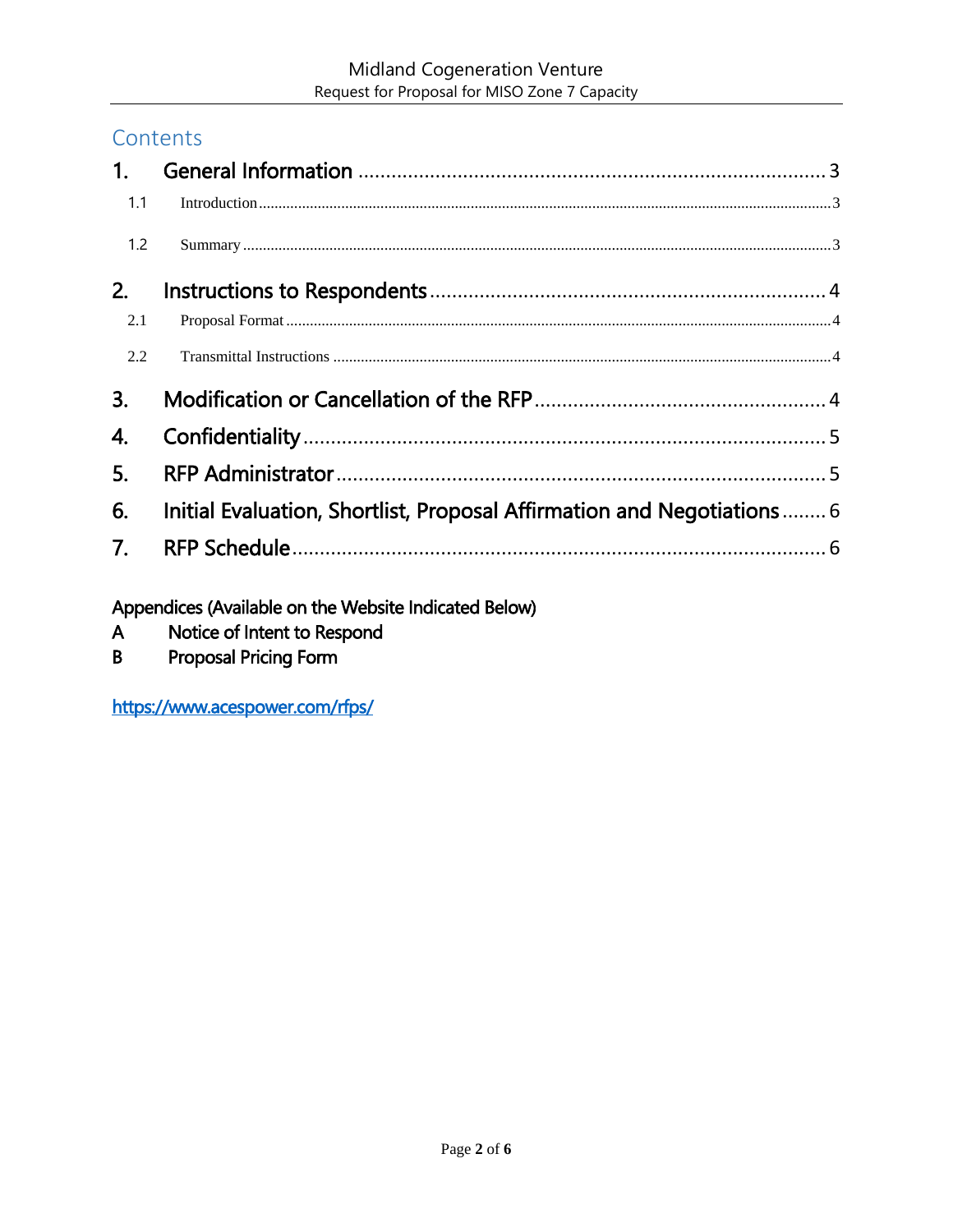### <span id="page-2-0"></span>1. General Information

#### <span id="page-2-1"></span>1.1 Introduction

Midland Cogeneration Venture (MCV) is the largest gas-fired combined electrical energy and steam energy generating plant in the United States of America. MCV is a major wholesale supplier of electrical energy to customers in Michigan and the midcontinent, and a supplier of bulk process steam energy to proximity chemical production companies. Using [combined-cycle heat and power \(CHP\) technology,](http://www.midcogen.com/combined-cycle-tech.php) MCV is an integral part of the efficient energy economy, efficiently converting the energy contained in natural gas to produce electricity and process steam.

Located in Midland, Michigan, the facility is capable of continuously producing 1,633 Megawatts of electrical power, and in parallel, producing process steam at a rate of 1.5 million pounds per hour. This is enough electrical energy output to supply a city the size of over one million households, and at the same time, constantly supply major-sized industrial facilities with all of their process steam

#### <span id="page-2-2"></span>1.2 Summary

MCV is requesting proposals containing bids from Respondents who are seeking to purchase Midcontinent Independent System Operator (MISO) accredited capacity.

MCV requests proposals as follows:

- Seller: Midland Cogeneration Venture (MCV)
- Buyer: Respondent
- Product:
	- o Capacity; annual Zonal Resource Credits (ZRC) only;
- Term:
	- o Up to 5 years:
		- MISO Planning Year (PY) 2021/2022 through PY 2025/2026 is preferred;
	- o Minimum contract term of 1 year, and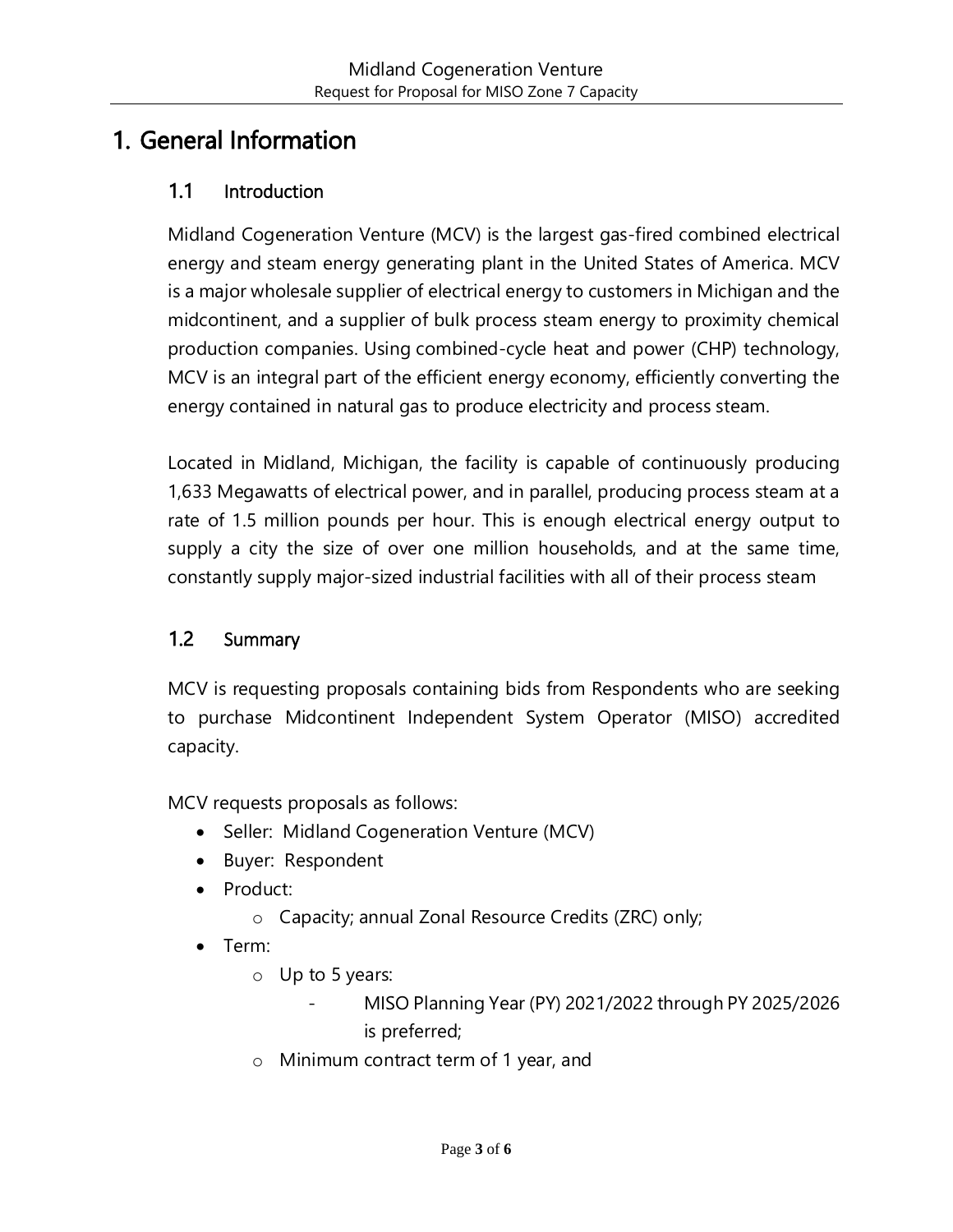- o MCV will consider proposals containing contract terms longer than 5 years.
- Quantity:
	- o Up to 100 MW.
- Location:
	- o MISO Zone 7.

### <span id="page-3-0"></span>2. Instructions to Respondents

#### <span id="page-3-1"></span>2.1 Proposal Format

Respondents must submit an Appendix A Notice of Intent to Respond by the submission deadline referenced in Section 7 RFP Schedule.

Except as noted below, proposal information must be supplied electronically as requested in the forms supplied in the Appendices.

Proposals received without the above electronic files will be considered incomplete and will be rejected.

#### <span id="page-3-2"></span>2.2 Transmittal Instructions

Proposals and any supplemental information are due no later than 5:00 PM Eastern Prevailing Time on the Proposal Due date referenced in Section 7 RFP Schedule. Proposals must be submitted electronically by email by the due date.

Emailed proposals should be sent to MCVRFP2020@acespower.com. Include the words "MCV 2020 Capacity RFP" in the subject line.

### <span id="page-3-3"></span>3. Modification or Cancellation of the RFP

MCV reserves the right, without qualification, to select or reject any proposals. MCV may request additional information to complete its evaluations. Respondents who submit proposals do so without recourse against MCV for rejection or failure to execute an agreement for any reason. MCV will not reimburse any cost incurred in the preparation or submission of a proposal or any subsequent negotiations regarding a proposal. MCV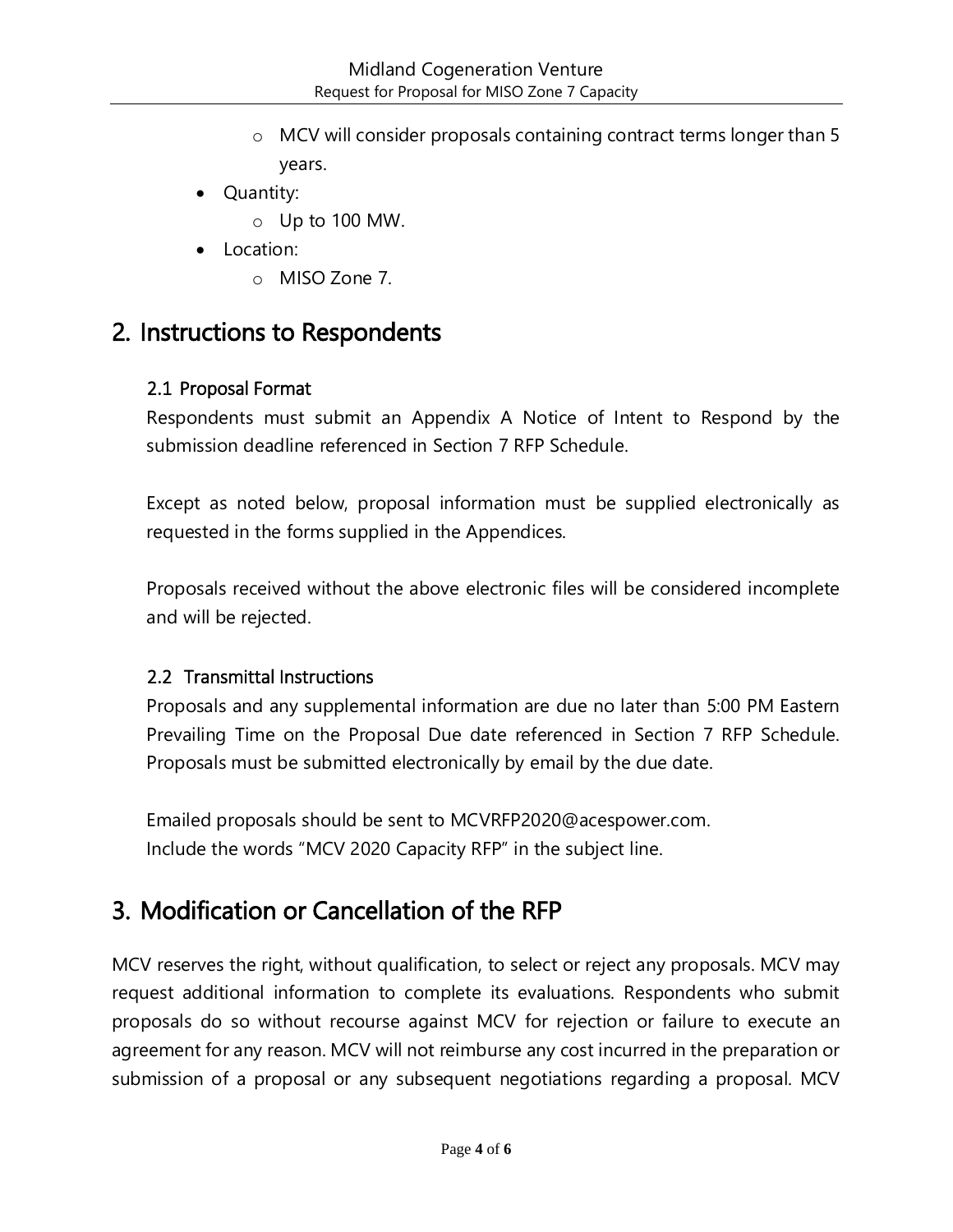reserves the right to terminate this RFP process at any time, without notice and with no obligation to purchase or continue negotiations.

### <span id="page-4-0"></span>4. Confidentiality

MCV will use reasonable efforts to protect Respondent's confidential information provided that such information is clearly identified as follows:

- Mark "Confidential Information" on each page containing such information; and
- Highlight or shade the specific confidential information on the marked page.

A blanket statement that an entire page or the entire proposal is confidential will not be considered clear indication and may result in rejection of the proposal.

Notwithstanding the foregoing, MCV may disclose information that has been designated as confidential if MCV determines, in its sole discretion, that disclosure is necessary to comply with any applicable law or order of a governmental authority with competent jurisdiction. MCV will notify Respondent if disclosure of confidential information is deemed necessary prior to such disclosure. MCV reserves the right to disclose proposals to its consultants, counsel or financiers for the purpose of assisting MCV in evaluating proposals.

### <span id="page-4-1"></span>5. RFP Administrator

The duties of the RFP Administrator will be performed by Alliance for Cooperative Energy Services Power Marketing LLC (ACES).

As RFP Administrator, ACES' business model provides an established infrastructure of independent energy management practices that supports the verification of, and compliance with, applicable processes, policies, and procedures. ACES manages a significant amount of confidential data through a combination of specific internal guidelines, the company's independent control group, the company's corporate compliance manager, and periodic reporting to the board of directors risk oversight and audit committee. ACES takes its obligations regarding the maintenance of Confidential